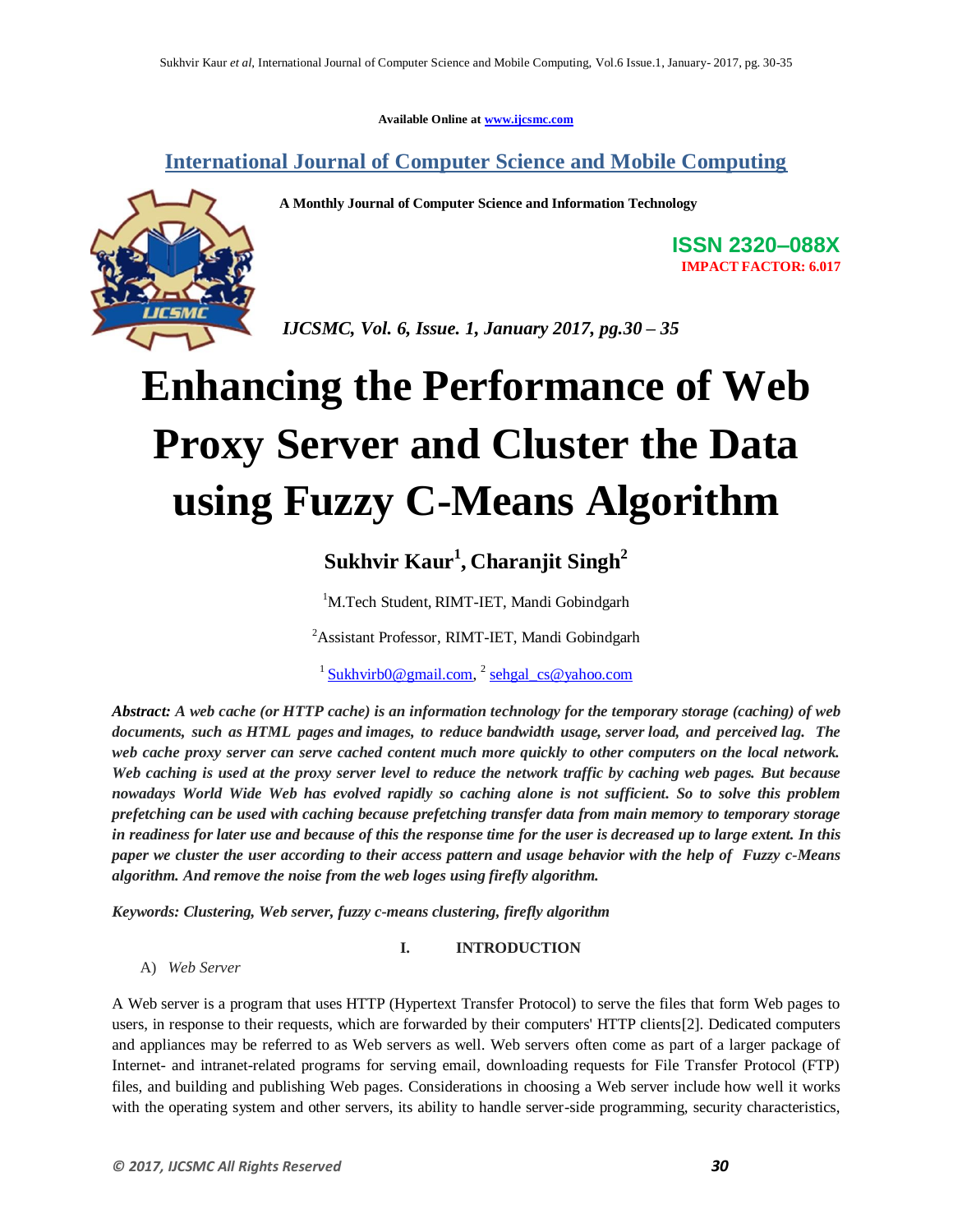and the particular publishing, search engine and site building tools that come with it. The files stored on web server are read by browsers such as firefox , safari, chrome or internet explorer which convert these files into images and text for the users to view. Basically A web server is simply a computer program that dispenses web pages as they are requested.

#### B) *Clustering*

Clustering analysis finds clusters of data objects that are similar in some sense to one another[13]. The members of a cluster are more like each other than they are like members of other clusters. Unsupervised classification [5]process [6] is termed as Clustering. The goal of clustering analysis is to find high-quality clusters such that the inter-cluster similarity is low and the intra-cluster similarity is high. Clustering, like classification, is used to segment the data. Unlike classification, clustering models segment data into groups that were not previously defined. Classification models segment data by assigning it to previously-defined classes, which are specified in a target. Clustering models do not use a target. Clustering is useful for exploring data. If there are many cases and no obvious groupings, clustering algorithms can be used to find natural groupings. Clustering can also serve as a useful datapreprocessing step to identify homogeneous groups on which to build supervised models. Clustering can also be used for anomaly detection. Once the data has been segmented into clusters, you might find that some cases do not fit well into any clusters. These cases are anomalies or outliers. . In applications of cluster analysis[9] many types of visualization techniques have been employed to study the structure of datasets .

#### **II. TYPES OF CLUSTERING**

There are several different approaches to the computation of clusters. Clustering algorithms may be characterized as:

#### *1) Hierarchical clustering*

Hierarchal clustering Groups data objects into a hierarchy of clusters[7]. Hierarchical methods rely on a distance function to measure the similarity between clusters. Hierarchical clustering algorithms are either top-down or bottom-up. Bottom-up algorithms treat each document as a singleton cluster at the outset and then successively merge (or agglomerate) pairs of clusters until all clusters have been merged into a single cluster that contains all documents. Bottom-up hierarchical clustering is therefore called hierarchical agglomerative clustering or HAC. Topdown clustering requires a method for splitting a cluster. It proceeds by splitting clusters recursively until individual documents are reached. Examples of this algorithms are LEGCLUST [3], BRICH [4].

#### *2) Partitioning clustering*

This method Partitions data objects into a given number of clusters. Partitional clustering attempts to directly decompose the data set into a set of disjoint clusters. The criterion function that the clustering algorithm tries to minimize may emphasize the local structure of the data, as by assigning clusters to peaks in the probability density function, or the global structure. Typically the global criteria involve minimizing some measure of dissimilarity in the samples within each cluster, while maximizing the dissimilarity of different clusters. A commonly used partitional clustering method is K-means clustering. In K-means clustering [14]the criterion function is the average

squared distance of the data items  $x_k$  from their nearest cluster centroids.

#### *3) Density based clustering*

Partitioning and hierarchical methods are designed to find spherical-shaped clusters. They have difficulty finding clusters of arbitrary shape .The problem of detecting clusters of points in data is challenging when the clusters are of different size, density and shape. Many of these issues become even more significant when the data is of very high dimensionality and when it includes noise and outliers .The algorithm which is popular in Density based clustering is DBSCAN algorithm[12] .The DBSCAN algorithm relies on a density-based notion of clusters. It is the one-scan algorithms[16].Clusters are identified by looking at the density of points. Regions with a high density of points depict the existence of clusters whereas regions with a low density of points indicate clusters of noise or clusters of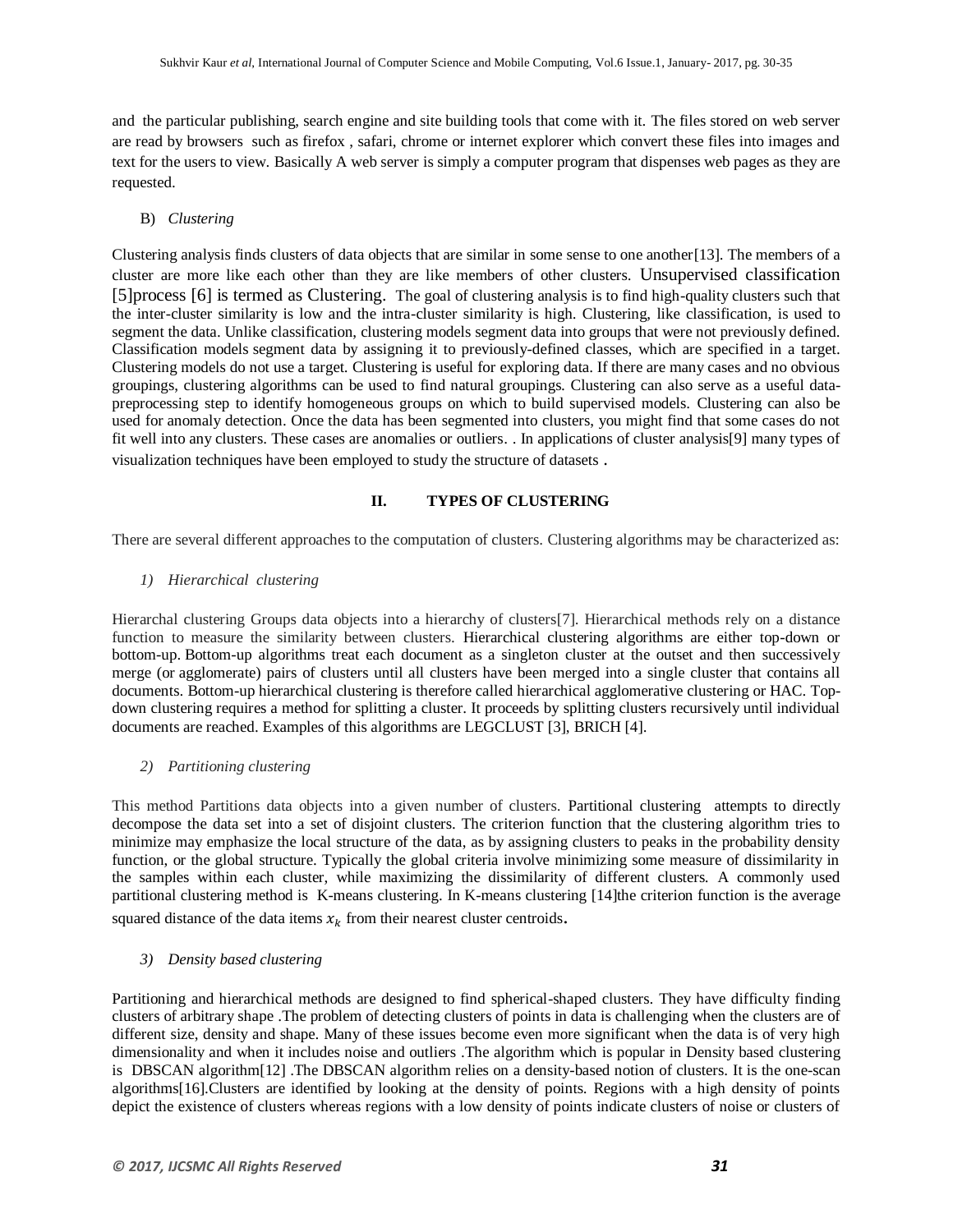outliers. This algorithm is particularly suited to deal with large datasets, with noise, and is able to identify clusters with different sizes and shapes.

#### *4) Grid-based clustering*

These methods partition[15] the space into a finite number of cells that form a grid structure on which all of the operations for clustering are performed. Grid-based [11] Algorithm define a set of grid-cells,it assign objects to the appropriate grid cell and compute the density of each cell and eliminate cells, whose density is below a defined threshold t The main advantage of the approach is its fast processing time.

#### *5) Fuzzy clustering*

Traditional clustering approaches generate partitions; in a partition, each instance belongs to one and only one cluster. Hence, the clusters in a hard clustering are disjointed. It is an [18]unsupervised type of clustering[17]. Fuzzy clustering for instance extends this notion and suggests a soft clustering schema. In this case, each pattern is associated with every cluster using some sort of membership function, namely, each cluster is a fuzzy set of all the patterns. Larger membership values indicate higher confidence in the assignment of the pattern to the cluster. A hard clustering can be obtained from a fuzzy partition by using a threshold of the membership value. The most popular fuzzy clustering algorithm is the fuzzy c-means algorithm. Even though it is better than the hard K-means algorithm at avoiding local minima, FCM can still converge to local minima of the squared error criterion. The design of membership functions is the most important problem in fuzzy clustering; different choices include those based on similarity decomposition and centroids of clusters. A generalization of the FCM algorithm has been proposed through a family of objective functions. A fuzzy c-shell algorithm and an adaptive variant for detecting circular and elliptical boundaries have been presented. e reflect the reality. Now a days, the fuzzy c-means clustering algorithm is the most widely used[1]. FCM produces almost close results to K-Means clustering but this method requires more calculation time than K-Means because of the fuzzy measures calculations involvement in the algorithm[19].

#### *5.1) Working of fuzzy clustering*

Fuzzy *C*-means (FCM----Frequently C Methods) is a method of clustering which allows one point to belong to one or more clusters.. The FCM algorithm attempts to partition a finite collection of points into a collection of *C* fuzzy clusters with respect to some given criteria. Thus, points on the edge of a cluster, may be in the cluster to a lesser degree than points in the center of cluster. The FCM algorithm attempts to partition a finite collection of *n* elements  $X = \{x_1, \ldots, x_n\}$  into a collection of c fuzzy clusters with respect to some given criterion.

Given a finite set of data, the algorithm returns a list of *c* cluster centres  $C = c_1, \ldots, c_c$  and a partition matrix  $W=w_{ij} \in [0,1], i=1,\ldots,n, j=1,\ldots,c$  where each element  $w_{ij}$  tells the degree to which element  $x_i$ , belongs to cluster  $c_i$ .

The FCM aims to minimize an objective function :

$$
\frac{\arg min_{c} \sum_{i=1}^{n} \sum_{j=1}^{c} w_{ij}^{m}}{\sum_{i=1}^{n} |x_{i} - c_{j}|^{2}}
$$

The FCM is also known as fuzzy *c*-means nebulous because it uses fuzzy logic so that each instance is not associated with only one cluster, but has a certain degree of membership for each of the existing centroids. For this, the algorithm creates a matrix **U** associativity, where each term *μij* represents the degree of membership of sample *i* to cluster *j*. In this FCM algorithm have a variable fuzziness *m* such that  $1.0 < m <$  where *m* and being areal number. The closer *m* is to infinity  $(\infty)$ , the greater the fuzziness of the solution and the closer to 1, the solution becomes increasingly similar to the clustering of binary *k*-means [11]. A good choice is to set  $m = 2$ . fuzzy theory[8] can handle uncertainties in the data more efficiently than traditional data mining techniques.Fuzzy relational equations play important roles in many areas of applications, such as intelligence technology[10]. This algorithm works by assigning membership to each data point corresponding to each cluster center on the basis of distance between the cluster center and the data point. More the data is near to the cluster center more is its membership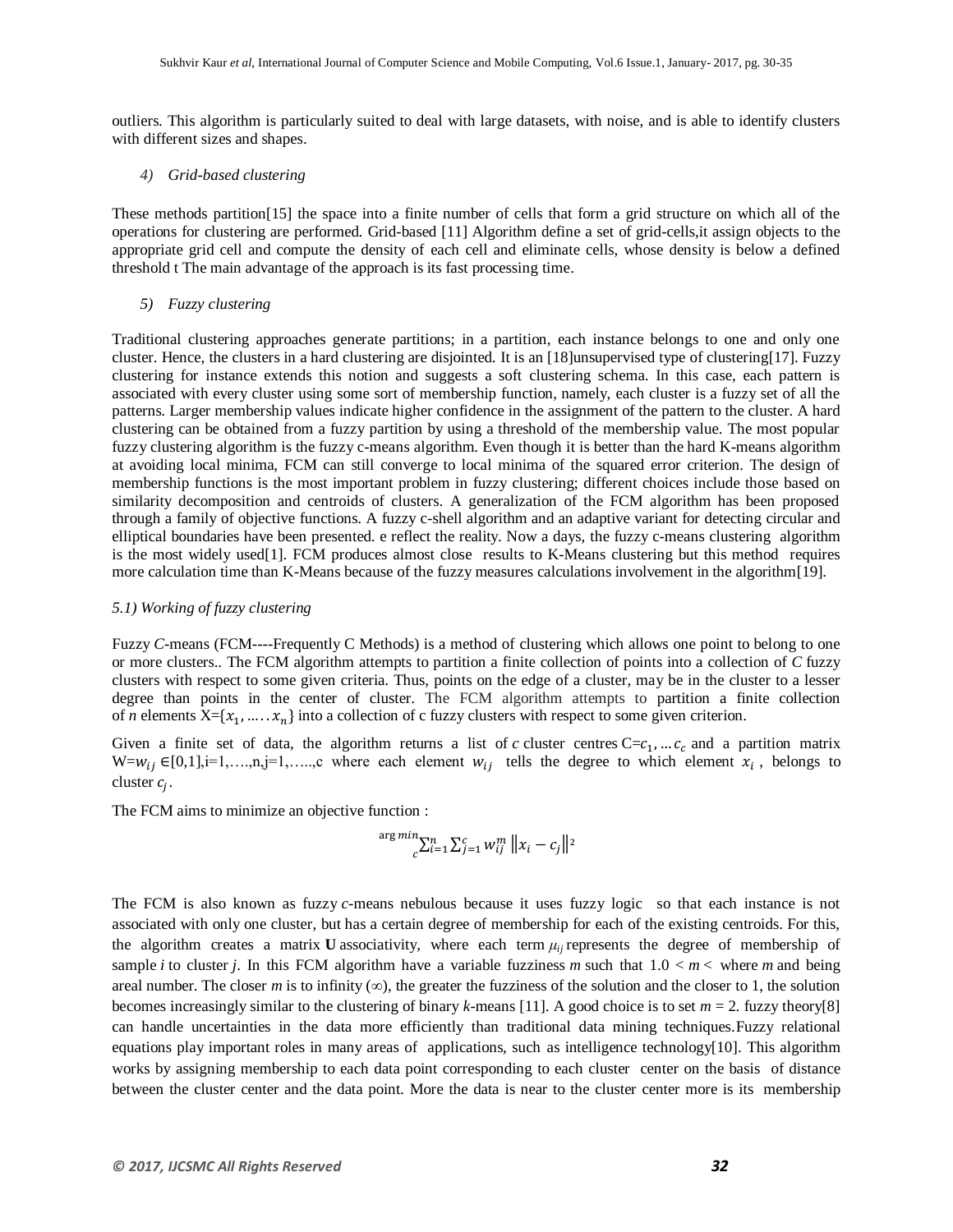towards the particular cluster center. Clearly, summation of membership of each data point should be equal to one. After each iteration membership and cluster centers are updated according to the formula:

$$
\mu_{ij} = \frac{1}{\sum_{k=1}^{c} (d_{ij}/d_{ik})} (2/m - 1)
$$
  

$$
v_j = \left(\sum_{i=1}^{n} (\mu_{ij})^m / x_i\right) / \left(\sum_{i=1}^{n} (\mu_{ij})^m\right), \forall j = 1, 2, 3, \dots \dots, c
$$

Where

*'n'* is the number of data points.

'*vj*' represents the  $j<sup>th</sup>$  cluster center.

*'m'* is the fuzziness index m  $\in$  [1,  $\infty$ ].

*'c'* represents the number of cluster center.

' $\mu$ *ij'* represents the membership of *i*<sup>th</sup> data to *j*<sup>th</sup> cluster center.

*'dij'* represents the Euclidean distance between  $i^{th}$  data and  $j^{th}$  cluster center.

Main objective of fuzzy c-means algorithm is to minimize:

$$
J(U,V) = \sum_{i=1}^{n} \sum_{j=1}^{c} (\mu_{ij})^{m} ||x_i - v_j||^2
$$

where  $\frac{1}{i}$   $|x_i - y_j|$  is the Euclidean distance between  $i^{th}$  data and  $j^{th}$  cluster center.

#### *5.2) Algorithmic steps for Fuzzy c-means clustering*

Let  $X = \{x_1, x_2, x_3, ..., x_n\}$  be the set of data points and  $V = \{v_1, v_2, v_3, ..., v_c\}$  be the set of centers.

1) Randomly select *'c'* cluster centers.

2) Calculate the fuzzy membership  $'\mu_{ii'}$  using:

$$
\mu_{ij} = \frac{1}{\sum_{k=1}^{c} (d_{ij}/d_{ik})} (2/m - 1)
$$

3) Compute the fuzzy centers  $v_j$ ' using:

$$
v_j = (\sum_{i=1}^n (\mu_{ij})^m / x_i) / (\sum_{i=1}^n (\mu_{ij})^m), v_j = 1, 2, 3, \dots, c
$$

4) Repeat step 2) and 3) until the minimum *'J'* value is achieved or  $||U^{(k+1)} – U^{(k)}|| < \beta$ . where, *'k'* is the iteration step.

*'β'* is the termination criterion between [0, 1].

 $'U = (\mu_{ij})_{n^*c}$ ' is the fuzzy membership matrix.

*'J'* is the objective function.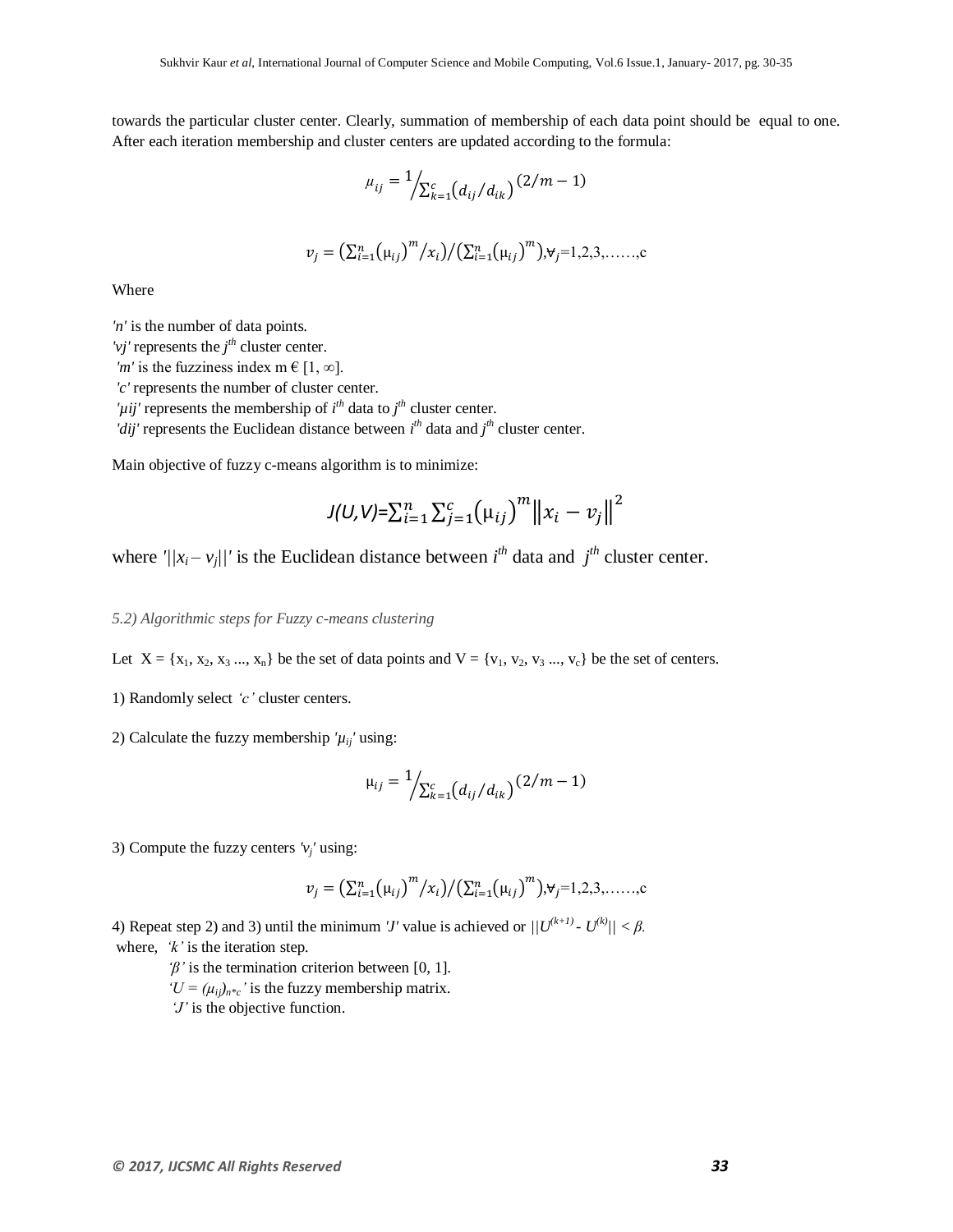

Result of Fuzzy C-means clustering

#### **III. FIREFLY ALGORITHM**

The firefly algorithm is an optimization[20] algorithm which is used to find out the best solution from all feasible solutions. It is a met heuristic algorithm, inspired by the flashing behaviour of fireflies. The primary purpose for a firefly's flash is to act as a signal system to attract other fireflies. The primary purpose for a firefly's flash is to act as a signal system to attract other fireflies. In the firefly algorithm all fireflies are unisexual, so that any individual firefly will be attracted to all other fireflies. In this method attractiveness is proportional to their brightness, and for any two fireflies, the less bright one will be attracted by (and thus move towards) the brighter one; however, the intensity (apparent brightness) decrease as their mutual distance increases.in the case If there are no fireflies brighter than a given firefly, it will move randomly. The brightness should be associated with the objective function.

The main update formula for any pair of two fireflies  $x_i$  and  $y_i$  is

$$
x_i^{t+1} = x_i^t + \beta \left[ -\gamma r_{ij}^2 \right] \left( x_i^t - x_i^t \right) + \alpha_t \in_t
$$

It can be shown that the limiting case  $\gamma \to 0$  corresponds to the standard Particle Swarm Optimization (PSO). In fact, if the inner loop (for j) is removed and the brightness  $I_i$  is replaced by the current global best $g^*$  then FA essentially becomes the standard PSO.

#### **IV. WEB PERFORMANCE PARAMETERS**

1) Hit ratio:-int his paper we will try to improve the hit ratio of the user's request.

2) Response-time:-in this paper we are trying to improve the response of any request which is made by the user to the server.

### **REFERENCES**

[1] Deguang Wang, Baochang Han, Ming Huang, "Application of Fuzzy C-Means Clustering Algorithm Based on Particle Swarm Optimization in Computer Forensics", International Conference on Applied Physics and Industrial Engineering,pp.1186 – 1191,2012.

[2] Nanhay Singh, Arvind Panwar, and Ram Shringar Raw ,"Enhancing the Performance of Web Proxy Server through Cluster Based Prefetching Techniques", IEEE,pp.1158-1165, 2013.

[3] Jorge M. Santos, Joaquim Marques de Sa , and Luıs A. Alexandre, "LEGClust- A Clustering Algorithm based on Layered Entropic subgraph", IEEE Transactions on Pattern Analysis and Machine Intelligence, Volume 30, No. 1, pp.62-75, january 2008.